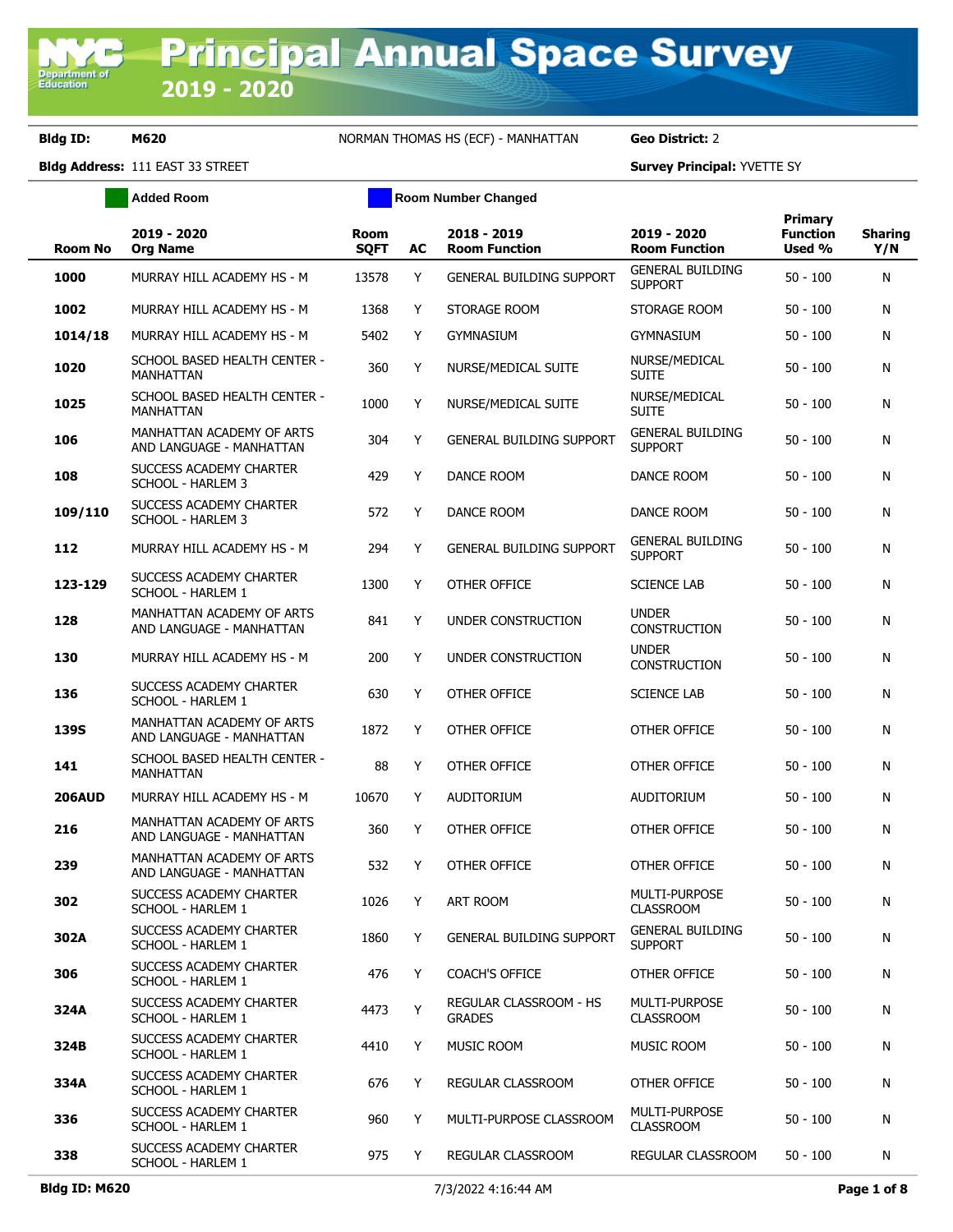**Added Room Room Room Number Changed** 

| <b>Room No</b> | 2019 - 2020<br><b>Org Name</b>               | <b>Room</b><br><b>SOFT</b> | AC | 2018 - 2019<br><b>Room Function</b>            | 2019 - 2020<br><b>Room Function</b>     | Primary<br><b>Function</b><br>Used % | <b>Sharing</b><br>Y/N |
|----------------|----------------------------------------------|----------------------------|----|------------------------------------------------|-----------------------------------------|--------------------------------------|-----------------------|
| 339            | SUCCESS ACADEMY CHARTER<br>SCHOOL - HARLEM 1 | 338                        | Y  | <b>TEACHER'S ROOM</b>                          | <b>MUSIC ROOM</b>                       | $50 - 100$                           | N                     |
| 340            | SUCCESS ACADEMY CHARTER<br>SCHOOL - HARLEM 1 | 814                        | Y  | REGULAR CLASSROOM - HS<br><b>GRADES</b>        | <b>SCIENCE LAB</b>                      | $50 - 100$                           | N                     |
| 402            | SUCCESS ACADEMY CHARTER<br>SCHOOL - HARLEM 1 | 792                        | Y  | <b>REGULAR CLASSROOM - MS</b><br><b>GRADES</b> | <b>REGULAR CLASSROOM</b><br>- MS GRADES | $50 - 100$                           | N                     |
| 404            | SUCCESS ACADEMY CHARTER<br>SCHOOL - HARLEM 1 | 1323                       | Y  | REGULAR CLASSROOM                              | LIBRARY                                 | $50 - 100$                           | N                     |
| 406A           | SUCCESS ACADEMY CHARTER<br>SCHOOL - HARLEM 1 | 480                        | Y  | STORAGE ROOM                                   | STORAGE ROOM                            | 50 - 100                             | N                     |
| 406B           | SUCCESS ACADEMY CHARTER<br>SCHOOL - HARLEM 1 | 480                        | Y  | STORAGE ROOM                                   | STORAGE ROOM                            | 50 - 100                             | N                     |
| 407            | SUCCESS ACADEMY CHARTER<br>SCHOOL - HARLEM 1 | 736                        | Y  | REGULAR CLASSROOM - MS<br><b>GRADES</b>        | <b>REGULAR CLASSROOM</b><br>- MS GRADES | $50 - 100$                           | N                     |
| 408            | SUCCESS ACADEMY CHARTER<br>SCHOOL - HARLEM 1 | 1020                       | Y  | <b>REGULAR CLASSROOM - MS</b><br><b>GRADES</b> | <b>REGULAR CLASSROOM</b><br>- MS GRADES | $50 - 100$                           | N                     |
| 410            | SUCCESS ACADEMY CHARTER<br>SCHOOL - HARLEM 1 | 748                        | Y  | <b>REGULAR CLASSROOM - MS</b><br><b>GRADES</b> | <b>REGULAR CLASSROOM</b><br>- MS GRADES | $50 - 100$                           | N                     |
| 412            | SUCCESS ACADEMY CHARTER<br>SCHOOL - HARLEM 1 | 455                        | Y  | <b>TEACHER'S CAFETERIA</b>                     | <b>TEACHER'S</b><br><b>CAFETERIA</b>    | $50 - 100$                           | N                     |
| 414            | SUCCESS ACADEMY CHARTER<br>SCHOOL - HARLEM 1 | 720                        | Y  | REGULAR CLASSROOM - HS<br><b>GRADES</b>        | REGULAR CLASSROOM<br>- HS GRADES        | $50 - 100$                           | N                     |
| 414A           | SUCCESS ACADEMY CHARTER<br>SCHOOL - HARLEM 1 | 150                        | Y  | REGULAR CLASSROOM - HS<br><b>GRADES</b>        | REGULAR CLASSROOM<br>- HS GRADES        | $50 - 100$                           | N                     |
| 416            | SUCCESS ACADEMY CHARTER<br>SCHOOL - HARLEM 1 | 1032                       | Υ  | REGULAR CLASSROOM - MS<br><b>GRADES</b>        | REGULAR CLASSROOM<br>- MS GRADES        | $50 - 100$                           | N                     |
| 418            | SUCCESS ACADEMY CHARTER<br>SCHOOL - HARLEM 1 | 713                        | Υ  | REGULAR CLASSROOM - MS<br><b>GRADES</b>        | REGULAR CLASSROOM<br>- MS GRADES        | $50 - 100$                           | N                     |
| 419            | SUCCESS ACADEMY CHARTER<br>SCHOOL - HARLEM 1 | 609                        | Y  | REGULAR CLASSROOM - HS<br><b>GRADES</b>        | REGULAR CLASSROOM<br>- HS GRADES        | $50 - 100$                           | N                     |
| 420A           | SUCCESS ACADEMY CHARTER<br>SCHOOL - HARLEM 1 | 384                        | Y  | <b>GENERAL/MAIN OFFICE</b>                     | <b>GENERAL/MAIN</b><br><b>OFFICE</b>    | 50 - 100                             | N                     |
| 420B           | SUCCESS ACADEMY CHARTER<br>SCHOOL - HARLEM 1 | 360                        | Y  | PRINCIPAL'S OFFICE                             | PRINCIPAL'S OFFICE                      | $50 - 100$                           | N                     |
| 428A           | SUCCESS ACADEMY CHARTER<br>SCHOOL - HARLEM 1 | 864                        | Y  | <b>LIBRARY</b>                                 | <b>LIBRARY</b>                          | $50 - 100$                           | N                     |
| 430            | SUCCESS ACADEMY CHARTER<br>SCHOOL - HARLEM 1 | 1566                       | Y  | MULTI-PURPOSE CLASSROOM                        | DANCE ROOM                              | $50 - 100$                           | N                     |
| 434            | SUCCESS ACADEMY CHARTER<br>SCHOOL - HARLEM 1 | 510                        | Y  | STORAGE ROOM                                   | STORAGE ROOM                            | $50 - 100$                           | N                     |
| 436            | SUCCESS ACADEMY CHARTER<br>SCHOOL - HARLEM 1 | 750                        | Y  | MULTI-PURPOSE CLASSROOM                        | REGULAR CLASSROOM                       | 50 - 100                             | N                     |
| 437            | SUCCESS ACADEMY CHARTER<br>SCHOOL - HARLEM 1 | 352                        | Y  | AP'S OFFICE                                    | DEAN'S OFFICE                           | 50 - 100                             | N                     |
| 438            | SUCCESS ACADEMY CHARTER<br>SCHOOL - HARLEM 1 | 650                        | Y  | MULTI-PURPOSE CLASSROOM                        | REGULAR CLASSROOM                       | $50 - 100$                           | N                     |
| 440            | SUCCESS ACADEMY CHARTER<br>SCHOOL - HARLEM 1 | 675                        | Y  | MULTI-PURPOSE CLASSROOM                        | REGULAR CLASSROOM                       | $50 - 100$                           | N                     |
| 441            | SUCCESS ACADEMY CHARTER<br>SCHOOL - HARLEM 1 | 325                        | Y  | OTHER OFFICE                                   | CONFERENCE ROOM                         | $50 - 100$                           | N                     |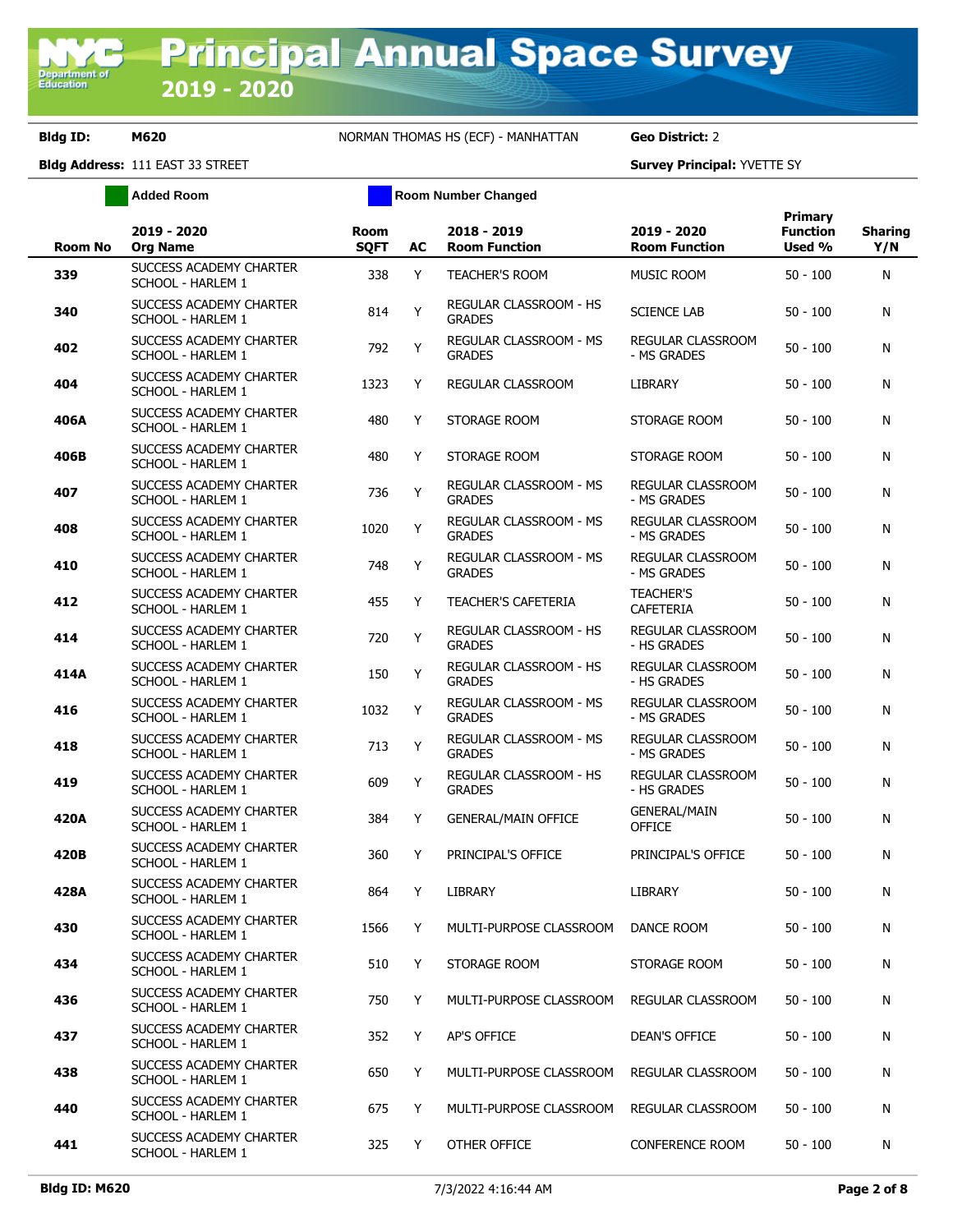**Added Room Room Room Number Changed** 

| <b>Room No</b> | 2019 - 2020<br><b>Org Name</b>                        | Room<br><b>SQFT</b> | AC | 2018 - 2019<br><b>Room Function</b> | 2019 - 2020<br><b>Room Function</b>  | <b>Primary</b><br><b>Function</b><br>Used % | <b>Sharing</b><br>Y/N |
|----------------|-------------------------------------------------------|---------------------|----|-------------------------------------|--------------------------------------|---------------------------------------------|-----------------------|
| 450            | SUCCESS ACADEMY CHARTER<br>SCHOOL - HARLEM 1          | 704                 | Y  | MULTI-PURPOSE CLASSROOM             | REGULAR CLASSROOM                    | $50 - 100$                                  | N                     |
| 502            | MANHATTAN ACADEMY OF ARTS<br>AND LANGUAGE - MANHATTAN | 696                 | Y  | OTHER OFFICE                        | OTHER OFFICE                         | $50 - 100$                                  | N                     |
| 503            | MANHATTAN ACADEMY OF ARTS<br>AND LANGUAGE - MANHATTAN | 999                 | Y  | REGULAR CLASSROOM                   | REGULAR CLASSROOM                    | $50 - 100$                                  | N                     |
| 504            | MANHATTAN ACADEMY OF ARTS<br>AND LANGUAGE - MANHATTAN | 816                 | Y  | REGULAR CLASSROOM                   | REGULAR CLASSROOM                    | $50 - 100$                                  | N                     |
| 506            | MANHATTAN ACADEMY OF ARTS<br>AND LANGUAGE - MANHATTAN | 912                 | Y  | REGULAR CLASSROOM                   | REGULAR CLASSROOM                    | $50 - 100$                                  | N                     |
| 508            | MANHATTAN ACADEMY OF ARTS<br>AND LANGUAGE - MANHATTAN | 702                 | Y  | REGULAR CLASSROOM                   | REGULAR CLASSROOM                    | $50 - 100$                                  | N                     |
| 510            | MANHATTAN ACADEMY OF ARTS<br>AND LANGUAGE - MANHATTAN | 832                 | Y  | REGULAR CLASSROOM                   | REGULAR CLASSROOM                    | $50 - 100$                                  | N                     |
| 511            | MANHATTAN ACADEMY OF ARTS<br>AND LANGUAGE - MANHATTAN | 792                 | Y  | REGULAR CLASSROOM                   | REGULAR CLASSROOM                    | $50 - 100$                                  | N                     |
| 512            | MANHATTAN ACADEMY OF ARTS<br>AND LANGUAGE - MANHATTAN | 891                 | Y  | REGULAR CLASSROOM                   | REGULAR CLASSROOM                    | $50 - 100$                                  | N                     |
| 513            | MANHATTAN ACADEMY OF ARTS<br>AND LANGUAGE - MANHATTAN | 792                 | Y  | REGULAR CLASSROOM                   | REGULAR CLASSROOM                    | $50 - 100$                                  | N                     |
| 514            | MANHATTAN ACADEMY OF ARTS<br>AND LANGUAGE - MANHATTAN | 891                 | Y  | REGULAR CLASSROOM                   | REGULAR CLASSROOM                    | $50 - 100$                                  | N                     |
| 516            | MANHATTAN ACADEMY OF ARTS<br>AND LANGUAGE - MANHATTAN | 912                 | Y  | <b>SCIENCE LAB</b>                  | <b>SCIENCE LAB</b>                   | $50 - 100$                                  | N                     |
| 518            | MANHATTAN ACADEMY OF ARTS<br>AND LANGUAGE - MANHATTAN | 840                 | Y  | REGULAR CLASSROOM                   | REGULAR CLASSROOM                    | $50 - 100$                                  | N                     |
| 519            | MANHATTAN ACADEMY OF ARTS<br>AND LANGUAGE - MANHATTAN | 999                 | Y  | REGULAR CLASSROOM                   | REGULAR CLASSROOM                    | $50 - 100$                                  | N                     |
| 520AB          | MANHATTAN ACADEMY OF ARTS<br>AND LANGUAGE - MANHATTAN | 750                 | Y  | PRINCIPAL'S OFFICE                  | PRINCIPAL'S OFFICE                   | $50 - 100$                                  | N                     |
| 525            | MANHATTAN ACADEMY OF ARTS<br>AND LANGUAGE - MANHATTAN | 120                 | Y  | OTHER OFFICE                        | OTHER OFFICE                         | $50 - 100$                                  | N                     |
| 526            | MANHATTAN ACADEMY OF ARTS<br>AND LANGUAGE - MANHATTAN | 1080                | Y  | <b>GENERAL/MAIN OFFICE</b>          | <b>GENERAL/MAIN</b><br><b>OFFICE</b> | $50 - 100$                                  | N                     |
| 527            | MANHATTAN ACADEMY OF ARTS<br>AND LANGUAGE - MANHATTAN | 270                 | Y  | STORAGE ROOM                        | STORAGE ROOM                         | $50 - 100$                                  | N                     |
| 529            | MANHATTAN ACADEMY OF ARTS<br>AND LANGUAGE - MANHATTAN | 100                 | Y  | OTHER OFFICE                        | OTHER OFFICE                         | $50 - 100$                                  | N                     |
| 530            | MANHATTAN ACADEMY OF ARTS<br>AND LANGUAGE - MANHATTAN | 1040                | Y  | REGULAR CLASSROOM                   | REGULAR CLASSROOM                    | $50 - 100$                                  | N                     |
| 531            | MANHATTAN ACADEMY OF ARTS<br>AND LANGUAGE - MANHATTAN | 135                 | Y  | OTHER OFFICE                        | OTHER OFFICE                         | $50 - 100$                                  | N                     |
| 533            | MANHATTAN ACADEMY OF ARTS<br>AND LANGUAGE - MANHATTAN | 120                 | Y  | <b>GUIDANCE OFFICE</b>              | <b>GUIDANCE OFFICE</b>               | $50 - 100$                                  | N                     |
| 534            | MANHATTAN ACADEMY OF ARTS<br>AND LANGUAGE - MANHATTAN | 1080                | Y  | REGULAR CLASSROOM                   | REGULAR CLASSROOM                    | $50 - 100$                                  | N                     |
| 535            | MANHATTAN ACADEMY OF ARTS<br>AND LANGUAGE - MANHATTAN | 600                 | Y  | REGULAR CLASSROOM                   | REGULAR CLASSROOM                    | $50 - 100$                                  | N                     |
| 536            | MANHATTAN ACADEMY OF ARTS<br>AND LANGUAGE - MANHATTAN | 1036                | Y  | REGULAR CLASSROOM                   | REGULAR CLASSROOM                    | $50 - 100$                                  | N                     |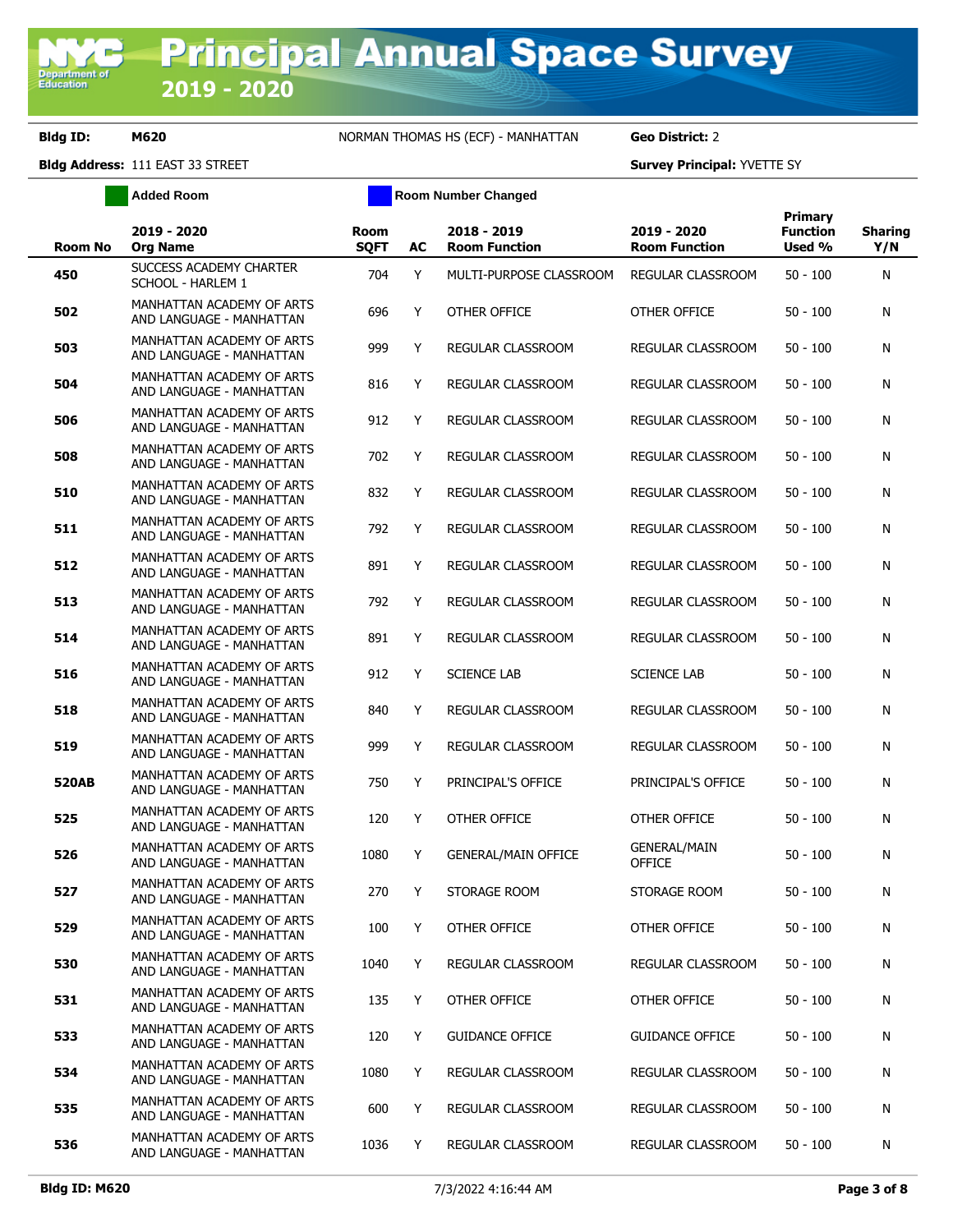**Added Room Room Room Number Changed** 

| <b>Room No</b> | 2019 - 2020<br><b>Org Name</b>                        | Room<br><b>SQFT</b> | AC | 2018 - 2019<br><b>Room Function</b>     | 2019 - 2020<br><b>Room Function</b> | Primary<br><b>Function</b><br>Used % | <b>Sharing</b><br>Y/N |
|----------------|-------------------------------------------------------|---------------------|----|-----------------------------------------|-------------------------------------|--------------------------------------|-----------------------|
| 538            | MANHATTAN ACADEMY OF ARTS<br>AND LANGUAGE - MANHATTAN | 962                 | Y  | REGULAR CLASSROOM                       | REGULAR CLASSROOM                   | $50 - 100$                           | N                     |
| 540            | MANHATTAN ACADEMY OF ARTS<br>AND LANGUAGE - MANHATTAN | 1110                | Y  | <b>REGULAR CLASSROOM</b>                | REGULAR CLASSROOM                   | $50 - 100$                           | N                     |
| 541            | MANHATTAN ACADEMY OF ARTS<br>AND LANGUAGE - MANHATTAN | 325                 | Y  | <b>TEACHER'S ROOM</b>                   | <b>TEACHER'S ROOM</b>               | $50 - 100$                           | N                     |
| 608            | SUCCESS ACADEMY CHARTER<br>SCHOOL - HARLEM 1          | 567                 | Y  | REGULAR CLASSROOM                       | REGULAR CLASSROOM                   | $50 - 100$                           | N                     |
| 608A           | SUCCESS ACADEMY CHARTER<br>SCHOOL - HARLEM 1          | 651                 | Y  | REGULAR CLASSROOM - HS<br><b>GRADES</b> | REGULAR CLASSROOM<br>- HS GRADES    | $50 - 100$                           | N                     |
| 614            | SUCCESS ACADEMY CHARTER<br>SCHOOL - HARLEM 1          | 10275               | Y  | STUDENT CAFETERIA                       | STUDENT CAFETERIA                   | $50 - 100$                           | N                     |
| 618            | SUCCESS ACADEMY CHARTER<br>SCHOOL - HARLEM 1          | 768                 | Y  | REGULAR CLASSROOM                       | REGULAR CLASSROOM                   | $50 - 100$                           | N                     |
| 620            | SUCCESS ACADEMY CHARTER<br>SCHOOL - HARLEM 1          | 230                 | Y  | OTHER OFFICE                            | OTHER OFFICE                        | 50 - 100                             | N                     |
| 623            | SUCCESS ACADEMY CHARTER<br>SCHOOL - HARLEM 1          | 728                 | Y  | OTHER OFFICE                            | REGULAR CLASSROOM                   | $50 - 100$                           | N                     |
| 626            | SUCCESS ACADEMY CHARTER<br>SCHOOL - HARLEM 1          | 675                 | Y  | OTHER OFFICE                            | REGULAR CLASSROOM                   | $50 - 100$                           | N                     |
| 628            | SUCCESS ACADEMY CHARTER<br>SCHOOL - HARLEM 3          | 1161                | Y  | <b>GUIDANCE OFFICE</b>                  | <b>REGULAR CLASSROOM</b>            | $50 - 100$                           | N                     |
| 630            | SUCCESS ACADEMY CHARTER<br>SCHOOL - HARLEM 3          | 1484                | Y  | REGULAR CLASSROOM                       | REGULAR CLASSROOM                   | $50 - 100$                           | N                     |
| 631            | SUCCESS ACADEMY CHARTER<br>SCHOOL - HARLEM 3          | 768                 | Y  | REGULAR CLASSROOM                       | REGULAR CLASSROOM                   | $50 - 100$                           | N                     |
| 635            | SUCCESS ACADEMY CHARTER<br><b>SCHOOL - HARLEM 3</b>   | 400                 | Y  | <b>GENERAL/MAIN OFFICE</b>              | AP'S OFFICE                         | 50 - 100                             | N                     |
| 636            | SUCCESS ACADEMY CHARTER<br>SCHOOL - HARLEM 3          | 780                 | Y  | REGULAR CLASSROOM                       | REGULAR CLASSROOM                   | $50 - 100$                           | N                     |
| 638            | SUCCESS ACADEMY CHARTER<br><b>SCHOOL - HARLEM 3</b>   | 700                 | Y  | REGULAR CLASSROOM                       | REGULAR CLASSROOM                   | $50 - 100$                           | N                     |
| 640            | SUCCESS ACADEMY CHARTER<br><b>SCHOOL - HARLEM 3</b>   | 675                 | Y  | REGULAR CLASSROOM                       | <b>REGULAR CLASSROOM</b>            | $50 - 100$                           | N                     |
| 641            | SUCCESS ACADEMY CHARTER<br>SCHOOL - HARLEM 3          | 364                 | Y  | <b>TEACHER'S ROOM</b>                   | <b>SOCIAL</b><br>WORKER/COUNSELOR   | $50 - 100$                           | N                     |
| 702            | UNITY HS - MANHATTAN                                  | 696                 | Y  | REGULAR CLASSROOM                       | REGULAR CLASSROOM                   | $50 - 100$                           | Ν                     |
| 704            | UNITY HS - MANHATTAN                                  | 696                 | Y  | REGULAR CLASSROOM                       | REGULAR CLASSROOM                   | $50 - 100$                           | N                     |
| 708A           | UNITY HS - MANHATTAN                                  | 504                 | Y. | <b>REGULAR CLASSROOM</b>                | REGULAR CLASSROOM                   | 50 - 100                             | N                     |
| 708B           | UNITY HS - MANHATTAN                                  | 630                 | Y  | REGULAR CLASSROOM                       | REGULAR CLASSROOM                   | $50 - 100$                           | N                     |
| <b>708C</b>    | UNITY HS - MANHATTAN                                  | 504                 | Y. | OTHER OFFICE                            | OTHER OFFICE                        | $50 - 100$                           | N                     |
| 708D           | UNITY HS - MANHATTAN                                  | 504                 | Y  | OTHER OFFICE                            | OTHER OFFICE                        | $50 - 100$                           | N                     |
| 708E           | UNITY HS - MANHATTAN                                  | 504                 | Y  | OTHER OFFICE                            | OTHER OFFICE                        | $50 - 100$                           | N                     |
| 708F           | UNITY HS - MANHATTAN                                  | 504                 | Y  | OTHER OFFICE                            | OTHER OFFICE                        | $50 - 100$                           | N                     |
| 709            | UNITY HS - MANHATTAN                                  | 696                 | Y. | REGULAR CLASSROOM                       | REGULAR CLASSROOM                   | $50 - 100$                           | N                     |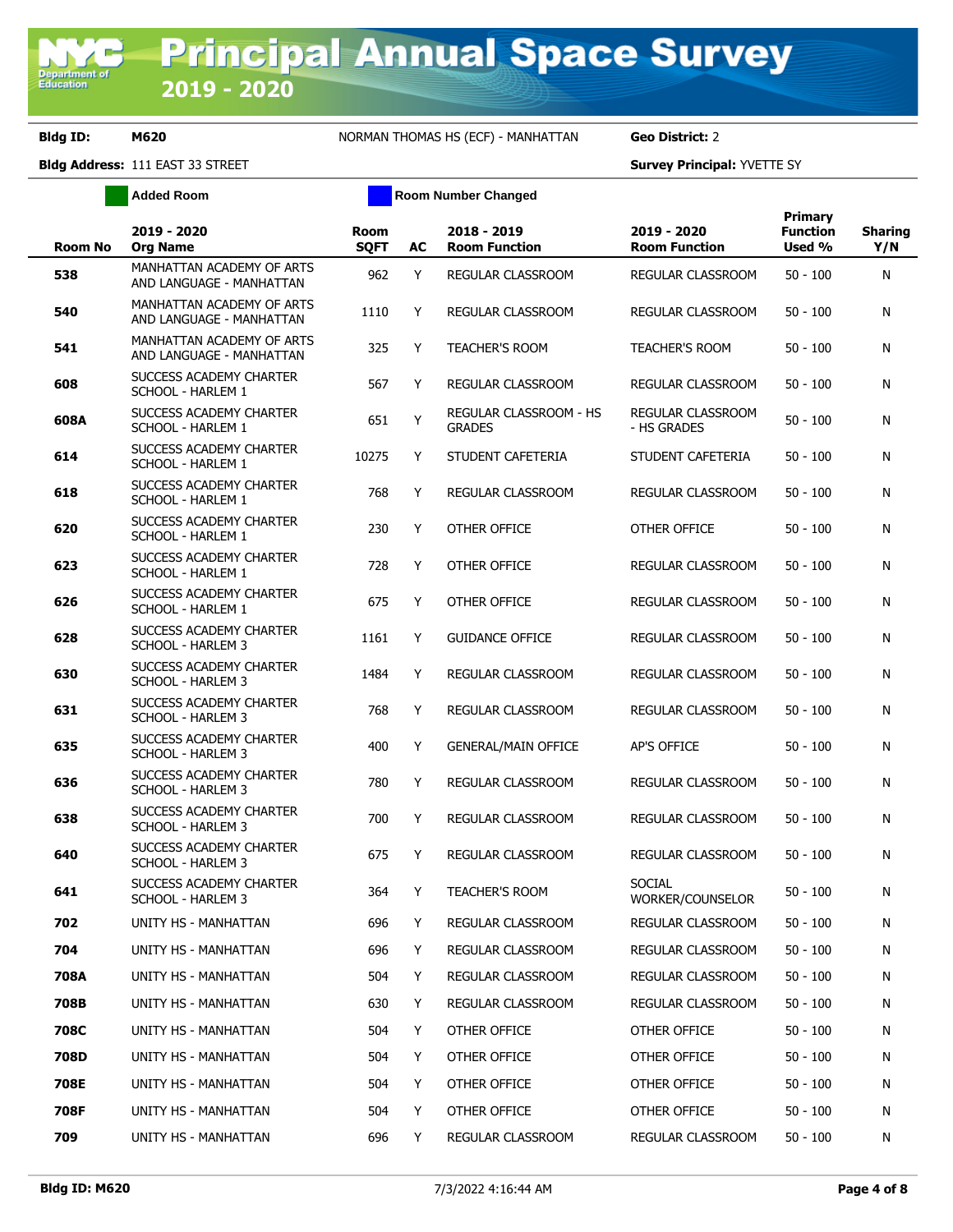**Added Room Room Room Number Changed** 

| <b>Room No</b> | 2019 - 2020<br><b>Org Name</b>                        | Room<br><b>SQFT</b> | AC | 2018 - 2019<br><b>Room Function</b>      | 2019 - 2020<br><b>Room Function</b>                       | Primary<br><b>Function</b><br>Used % | <b>Sharing</b><br>Y/N |
|----------------|-------------------------------------------------------|---------------------|----|------------------------------------------|-----------------------------------------------------------|--------------------------------------|-----------------------|
| 711            | UNITY HS - MANHATTAN                                  | 399                 | Y  | STORAGE ROOM                             | STORAGE ROOM                                              | $50 - 100$                           | N                     |
| 713            | UNITY HS - MANHATTAN                                  | 399                 | Y  | PRINCIPAL'S OFFICE                       | PRINCIPAL'S OFFICE                                        | $50 - 100$                           | N                     |
| 714            | UNITY HS - MANHATTAN                                  | 1008                | Y  | <b>VACANT</b>                            | <b>VACANT</b>                                             | $50 - 100$                           | N                     |
| 714A           | UNITY HS - MANHATTAN                                  | 630                 | Y  | REGULAR CLASSROOM                        | REGULAR CLASSROOM                                         | $50 - 100$                           | N                     |
| 714B           | UNITY HS - MANHATTAN                                  | 630                 | Y  | REGULAR CLASSROOM                        | REGULAR CLASSROOM                                         | 50 - 100                             | N                     |
| 714C/D         | UNITY HS - MANHATTAN                                  | 504                 | Y  | REGULAR CLASSROOM                        | REGULAR CLASSROOM                                         | 50 - 100                             | N                     |
| 714E           | UNITY HS - MANHATTAN                                  | 609                 | Y  | REGULAR CLASSROOM                        | REGULAR CLASSROOM                                         | $50 - 100$                           | N                     |
| 715            | UNITY HS - MANHATTAN                                  | 720                 | Y  | <b>SCIENCE LAB</b>                       | <b>SCIENCE LAB</b>                                        | $50 - 100$                           | N                     |
| 718            | UNITY HS - MANHATTAN                                  | 696                 | Y  | REGULAR CLASSROOM                        | REGULAR CLASSROOM                                         | $50 - 100$                           | N                     |
| 720            | UNITY HS - MANHATTAN                                  | 696                 | Y  | <b>REGULAR CLASSROOM</b>                 | REGULAR CLASSROOM                                         | 50 - 100                             | N                     |
| 730            | MURRAY HILL ACADEMY HS - M                            | 2499                | Υ  | ACADEMIC INTERVENTION<br><b>SERVICES</b> | <b>ACADEMIC</b><br><b>INTERVENTION</b><br><b>SERVICES</b> | $50 - 100$                           | N                     |
| 730/3          | MURRAY HILL ACADEMY HS - M                            | 96                  | Y  | PARENT'S ROOM                            | PARENT'S ROOM                                             | $50 - 100$                           | N                     |
| <b>730B</b>    | MURRAY HILL ACADEMY HS - M                            | 1026                | Y  | <b>RESOURCE ROOM</b>                     | REGULAR CLASSROOM                                         | $50 - 100$                           | N                     |
| 730C           | MURRAY HILL ACADEMY HS - M                            | 858                 | Y  | REGULAR CLASSROOM                        | REGULAR CLASSROOM                                         | $50 - 100$                           | N                     |
| 730D           | MURRAY HILL ACADEMY HS - M                            | 858                 | Y  | REGULAR CLASSROOM                        | REGULAR CLASSROOM                                         | $50 - 100$                           | N                     |
| <b>730E</b>    | MURRAY HILL ACADEMY HS - M                            | 72                  | Y  | <b>SPEECH</b>                            | <b>SPEECH</b>                                             | $50 - 100$                           | N                     |
| 730F           | MURRAY HILL ACADEMY HS - M                            | 96                  | Y  | SPECIAL ED SUPPORT                       | SPECIAL ED SUPPORT                                        | $50 - 100$                           | N                     |
| 730G           | MURRAY HILL ACADEMY HS - M                            | 1134                | Y  | <b>GUIDANCE OFFICE</b>                   | <b>GUIDANCE OFFICE</b>                                    | 50 - 100                             | N                     |
| 730H           | MURRAY HILL ACADEMY HS - M                            | 88                  | Y  | <b>SPEECH</b>                            | <b>SPEECH</b>                                             | $50 - 100$                           | N                     |
| 737            | UNITY HS - MANHATTAN                                  | 384                 | Y  | STORAGE ROOM                             | ATTENDANCE OFFICE                                         | $50 - 100$                           | N                     |
| 738            | UNITY HS - MANHATTAN                                  | 729                 | Y  | AP'S OFFICE                              | AP'S OFFICE                                               | $50 - 100$                           | N                     |
| 740            | UNITY HS - MANHATTAN                                  | 729                 | Y  | <b>RECORD ROOM</b>                       | <b>RECORD ROOM</b>                                        | $50 - 100$                           | N                     |
| 741            | UNITY HS - MANHATTAN                                  | 325                 | Y  | <b>TEACHER'S ROOM</b>                    | <b>TEACHER'S ROOM</b>                                     | $50 - 100$                           | N                     |
| 802            | MURRAY HILL ACADEMY HS - M                            | 391                 | Y  | PRINCIPAL'S OFFICE                       | PRINCIPAL'S OFFICE                                        | $50 - 100$                           | N                     |
| 803            | MURRAY HILL ACADEMY HS - M                            | 858                 | Υ  | REGULAR CLASSROOM - HS<br><b>GRADES</b>  | REGULAR CLASSROOM<br>- HS GRADES                          | $50 - 100$                           | Ν                     |
| 804            | MURRAY HILL ACADEMY HS - M                            | 1320                | Y  | REGULAR CLASSROOM                        | REGULAR CLASSROOM                                         | $50 - 100$                           | N                     |
| 806            | MANHATTAN ACADEMY OF ARTS<br>AND LANGUAGE - MANHATTAN | 1534                | Y  | ATTENDANCE OFFICE                        | ATTENDANCE OFFICE                                         | $50 - 100$                           | N                     |
| 806B           | MANHATTAN ACADEMY OF ARTS<br>AND LANGUAGE - MANHATTAN | 936                 | Y  | ATTENDANCE OFFICE                        | ATTENDANCE OFFICE                                         | $50 - 100$                           | N                     |
| 808            | MURRAY HILL ACADEMY HS - M                            | 864                 | Y  | OTHER OFFICE                             | OTHER OFFICE                                              | $50 - 100$                           | N                     |
| 810            | MURRAY HILL ACADEMY HS - M                            | 858                 | Y  | REGULAR CLASSROOM                        | <b>REGULAR CLASSROOM</b>                                  | $50 - 100$                           | N                     |
| 811            | MURRAY HILL ACADEMY HS - M                            | 875                 | Y  | REGULAR CLASSROOM                        | REGULAR CLASSROOM                                         | $50 - 100$                           | N                     |
| 812            | MURRAY HILL ACADEMY HS - M                            | 800                 | Y  | REGULAR CLASSROOM                        | REGULAR CLASSROOM                                         | $50 - 100$                           | N                     |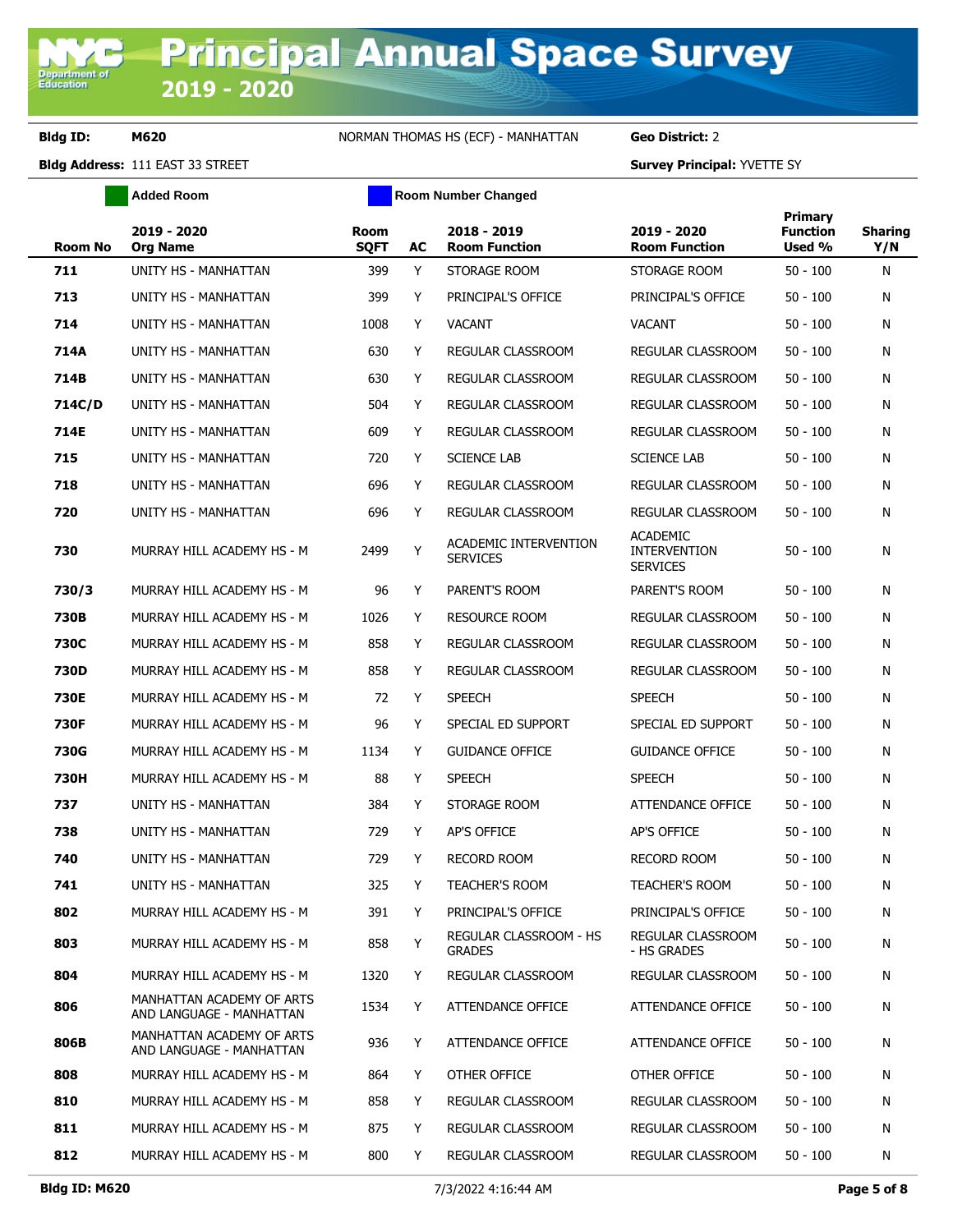**Added Room Room Room Number Changed** 

| <b>Room No</b> | 2019 - 2020<br><b>Org Name</b>                        | <b>Room</b><br><b>SQFT</b> | AC | 2018 - 2019<br><b>Room Function</b>     | 2019 - 2020<br><b>Room Function</b>                       | <b>Primary</b><br><b>Function</b><br>Used % | <b>Sharing</b><br>Y/N |
|----------------|-------------------------------------------------------|----------------------------|----|-----------------------------------------|-----------------------------------------------------------|---------------------------------------------|-----------------------|
| 813            | MURRAY HILL ACADEMY HS - M                            | 875                        | Y  | REGULAR CLASSROOM                       | REGULAR CLASSROOM                                         | $50 - 100$                                  | N                     |
| 814            | MURRAY HILL ACADEMY HS - M                            | 783                        | Y  | <b>TEACHER'S ROOM</b>                   | <b>TEACHER'S ROOM</b>                                     | $50 - 100$                                  | N                     |
| 814A           | MURRAY HILL ACADEMY HS - M                            | 351                        | Y  | <b>TEACHER'S ROOM</b>                   | <b>TEACHER'S ROOM</b>                                     | $50 - 100$                                  | N                     |
| 815            | MURRAY HILL ACADEMY HS - M                            | 897                        | Y  | REGULAR CLASSROOM                       | REGULAR CLASSROOM                                         | $50 - 100$                                  | N                     |
| 818            | MURRAY HILL ACADEMY HS - M                            | 1296                       | Y  | REGULAR CLASSROOM - HS<br><b>GRADES</b> | REGULAR CLASSROOM<br>- HS GRADES                          | $50 - 100$                                  | N                     |
| 820            | MURRAY HILL ACADEMY HS - M                            | 322                        | Y  | <b>AP'S OFFICE</b>                      | AP'S OFFICE                                               | $50 - 100$                                  | N                     |
| 823            | MURRAY HILL ACADEMY HS - M                            | 375                        | Y  | <b>GENERAL/MAIN OFFICE</b>              | <b>GENERAL/MAIN</b><br><b>OFFICE</b>                      | $50 - 100$                                  | N                     |
| 826            | MURRAY HILL ACADEMY HS - M                            | 783                        | Y  | <b>COMPUTER LAB</b>                     | <b>COMPUTER LAB</b>                                       | $50 - 100$                                  | N                     |
| 830            | MURRAY HILL ACADEMY HS - M                            | 700                        | Y  | REGULAR CLASSROOM                       | REGULAR CLASSROOM                                         | $50 - 100$                                  | N                     |
| 831            | MURRAY HILL ACADEMY HS - M                            | 896                        | Y  | REGULAR CLASSROOM                       | REGULAR CLASSROOM                                         | $50 - 100$                                  | N                     |
| 834            | MURRAY HILL ACADEMY HS - M                            | 650                        | Y  | REGULAR CLASSROOM                       | REGULAR CLASSROOM                                         | $50 - 100$                                  | N                     |
| 835            | MURRAY HILL ACADEMY HS - M                            | 650                        | Y  | <b>REGULAR CLASSROOM</b>                | REGULAR CLASSROOM                                         | $50 - 100$                                  | N                     |
| 836            | MURRAY HILL ACADEMY HS - M                            | 780                        | Y  | REGULAR CLASSROOM                       | REGULAR CLASSROOM                                         | $50 - 100$                                  | N                     |
| 837            | MURRAY HILL ACADEMY HS - M                            | 352                        | Y  | <b>GUIDANCE OFFICE</b>                  | <b>GUIDANCE OFFICE</b>                                    | $50 - 100$                                  | N                     |
| 838            | MURRAY HILL ACADEMY HS - M                            | 672                        | Y  | REGULAR CLASSROOM                       | REGULAR CLASSROOM                                         | $50 - 100$                                  | N                     |
| 840            | MURRAY HILL ACADEMY HS - M                            | 675                        | Y  | REGULAR CLASSROOM                       | REGULAR CLASSROOM                                         | $50 - 100$                                  | N                     |
| 841            | MURRAY HILL ACADEMY HS - M                            | 325                        | Y  | DEAN'S OFFICE                           | DEAN'S OFFICE                                             | $50 - 100$                                  | N                     |
| 902            | MANHATTAN ACADEMY OF ARTS<br>AND LANGUAGE - MANHATTAN | 810                        | Y  | <b>COACH'S OFFICE</b>                   | <b>COACH'S OFFICE</b>                                     | $50 - 100$                                  | N                     |
| 908-910        | SUCCESS ACADEMY CHARTER<br>SCHOOL - HARLEM 1          | 6956                       | Y  | GYMNASIUM                               | <b>GYMNASIUM</b>                                          | $50 - 100$                                  | N                     |
| 912            | UNITY HS - MANHATTAN                                  | 2774                       | Y  | <b>GYMNASIUM</b>                        | <b>GYMNASIUM</b>                                          | $50 - 100$                                  | N                     |
| 914            | MANHATTAN ACADEMY OF ARTS<br>AND LANGUAGE - MANHATTAN | 2380                       | Y  | <b>GYMNASIUM</b>                        | <b>GYMNASIUM</b>                                          | $50 - 100$                                  | N                     |
| 920            | UNITY HS - MANHATTAN                                  | 667                        | Y  | <b>COACH'S OFFICE</b>                   | <b>COACH'S OFFICE</b>                                     | $50 - 100$                                  | N                     |
| 921            | MURRAY HILL ACADEMY HS - M                            | 384                        | Y  | AP'S OFFICE                             | COACH'S OFFICE                                            | 50 - 100                                    | N                     |
| 937            | MURRAY HILL ACADEMY HS - M                            | 360                        | Y  | <b>COACH'S OFFICE</b>                   | <b>COACH'S OFFICE</b>                                     | $50 - 100$                                  | N                     |
| KIT            | UNITY HS - MANHATTAN                                  | 3040                       | Y  | <b>KITCHEN</b>                          | <b>KITCHEN</b>                                            | $50 - 100$                                  | N                     |
| 124            | MURRAY HILL ACADEMY HS - M                            | 504                        | N  |                                         | <b>SCIENCE LAB</b>                                        | $50 - 100$                                  | N                     |
| 129            | SUCCESS ACADEMY CHARTER<br>SCHOOL - HARLEM 1          | 630                        | N  |                                         | <b>SCIENCE LAB</b>                                        | $50 - 100$                                  | N                     |
| 138            | SUCCESS ACADEMY CHARTER<br>SCHOOL - HARLEM 1          | 828                        | Ν  |                                         | <b>SCIENCE LAB</b>                                        | $50 - 100$                                  | N                     |
| 138A           | MURRAY HILL ACADEMY HS - M                            | 504                        | N  |                                         | <b>ACADEMIC</b><br><b>INTERVENTION</b><br><b>SERVICES</b> | $50 - 100$                                  | N                     |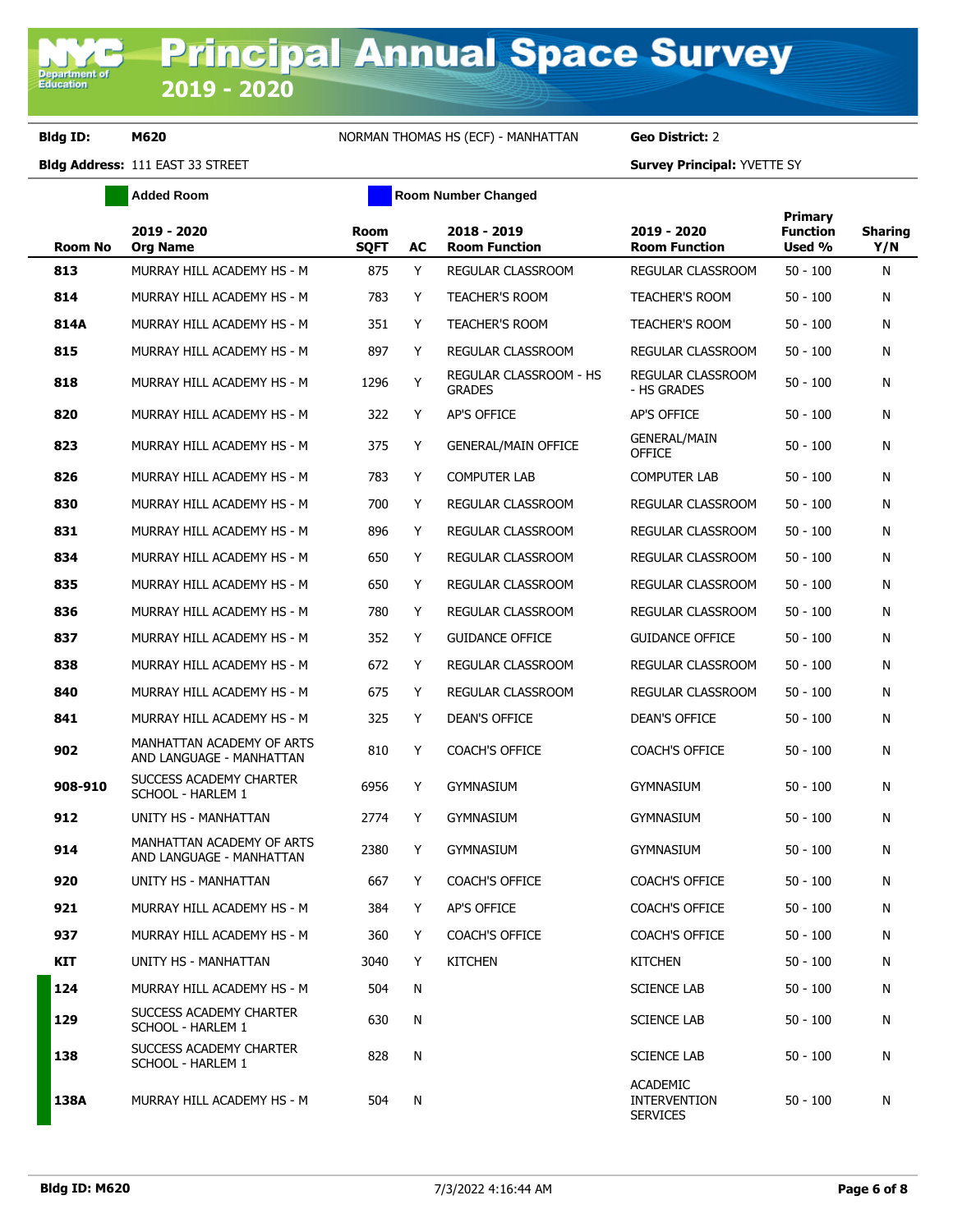**Department of**<br>Education

## **Bldg ID: M620** NORMAN THOMAS HS (ECF) - MANHATTAN **Geo District:** 2

|                | <b>Added Room</b>                                                                                                                                                                            |                            |           | <b>Room Number Changed</b>          |                                                           |                                      |                       |
|----------------|----------------------------------------------------------------------------------------------------------------------------------------------------------------------------------------------|----------------------------|-----------|-------------------------------------|-----------------------------------------------------------|--------------------------------------|-----------------------|
| <b>Room No</b> | 2019 - 2020<br><b>Org Name</b>                                                                                                                                                               | <b>Room</b><br><b>SOFT</b> | <b>AC</b> | 2018 - 2019<br><b>Room Function</b> | 2019 - 2020<br><b>Room Function</b>                       | Primary<br><b>Function</b><br>Used % | <b>Sharing</b><br>Y/N |
| 138B           | UNITY HS - MANHATTAN                                                                                                                                                                         | 504                        | N         |                                     | <b>ACADEMIC</b><br><b>INTERVENTION</b><br><b>SERVICES</b> | $50 - 100$                           | N                     |
| 138J           | MURRAY HILL ACADEMY HS - M                                                                                                                                                                   | 504                        | N         |                                     | <b>ACADEMIC</b><br><b>INTERVENTION</b><br><b>SERVICES</b> | $50 - 100$                           | N                     |
| 138K           | MURRAY HILL ACADEMY HS - M                                                                                                                                                                   | 504                        | N         |                                     | <b>ACADEMIC</b><br><b>INTERVENTION</b><br><b>SERVICES</b> | $50 - 100$                           | N                     |
| 336A           | SUCCESS ACADEMY CHARTER<br>SCHOOL - HARLEM 1                                                                                                                                                 | 748                        | N         |                                     | <b>SCIENCE LAB</b>                                        | $50 - 100$                           | N                     |
| 426            | SUCCESS ACADEMY CHARTER<br>SCHOOL - HARLEM 1                                                                                                                                                 | 594                        | N         |                                     | MULTI-PURPOSE<br><b>CLASSROOM</b>                         | $50 - 100$                           | N                     |
| <b>730I</b>    | UNITY HS - MANHATTAN                                                                                                                                                                         | 384                        | N         |                                     | <b>GUIDANCE OFFICE</b>                                    | $50 - 100$                           | N                     |
| 730J           | MURRAY HILL ACADEMY HS - M                                                                                                                                                                   | 3360                       | N         |                                     | <b>GUIDANCE OFFICE</b>                                    | $50 - 100$                           | N                     |
|                | How many hallway bathrooms for students are there in your building?                                                                                                                          |                            |           |                                     |                                                           | 36                                   |                       |
|                | Are any of the student bathrooms being shared by multiple schools?                                                                                                                           |                            | N         |                                     |                                                           |                                      |                       |
|                | Are all the student bathrooms open throughout the day?                                                                                                                                       |                            | Y         |                                     |                                                           |                                      |                       |
|                | Please identify the number of non-instructional spaces, not reported above, being used for<br>instructional purposes, academic intervention services, or therapeutic or counseling services: |                            |           |                                     |                                                           | 0                                    |                       |
|                | Are any of those non-instructional spaces being shared?                                                                                                                                      |                            |           | N                                   |                                                           |                                      |                       |